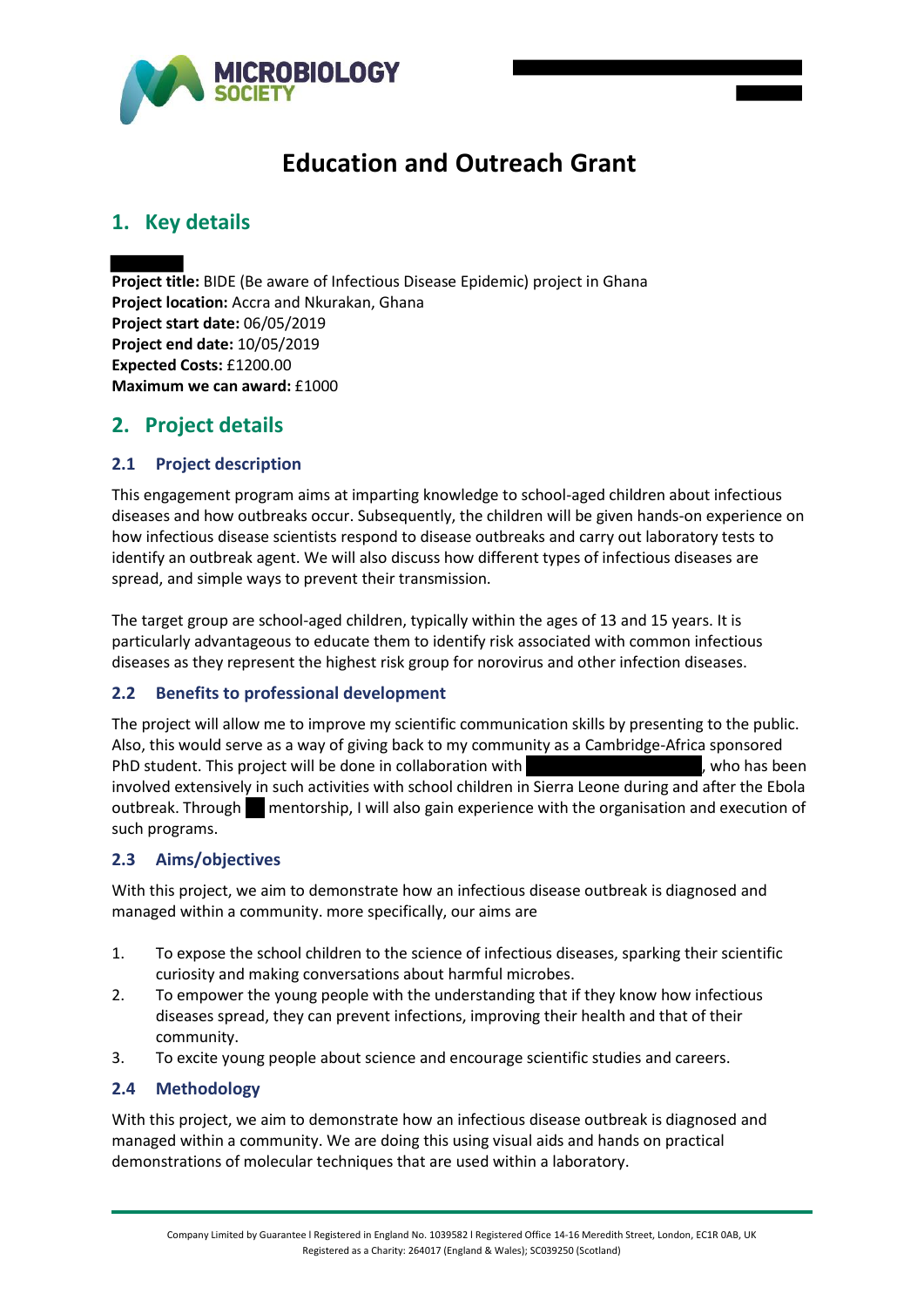We have created a case-study of an infectious disease outbreak to be used in this project. An outbreak incidence will be discussed with the children, and a step-by-step approach will be used to characterise and identify the infectious agent. This will involve simulated blood sample testing using basic biochemical testing (glucose testing), and how DNA sequence analysis works through use of visual aids. The disease transmission process will then be discussed, as well as the methods used for outbreak containment. Finally, the children will discuss how to disseminate information to the public about outbreaks and reduce fears associated with the disease.

The method of engagement was selected due to its feasibility and has been used extensively in schools in London and Sierra Leone. The format we have chosen is very simple and will provide hands-on experience to the children in handling basic lab equipment and performing lab tests. Alongside these discussions, they will also have the opportunity to communicate directly with scientists.

### **2.5 Breakdown of costs**

| $Cost(f)$ : |
|-------------|
| 33.51       |
| 210         |
| 20          |
| 10          |
| 5           |
| 45          |
| 6.41        |
| 8           |
| 9.99        |
| 50          |
| 60          |
| 7.99        |
| 600         |
| 50          |
| 84.1        |
| 1200        |
|             |

# **2.6 Evaluation measures**

A pre- and post-session questionnaire on infectious microbes and diseases will be administered to track the success of the activities in transferring knowledge, participant enjoyment, demographics, open feedback comments and scores for each activity. In this way and through periodic contact with the children via their teachers, we can continuously monitor the effect of the programme. It is our hope that this pilot event will establish a yearly event where new groups of children will be engaged, and the previous group will be visited for a short quiz on their previous engagement, awarding prizes for best students.

# **2.7 Personnel knowledge**

All personnel involved in carrying out the project have at least basic knowledge in Microbiology. I am a PhD student studying human norovirus replication and my previous degrees were focused on microbiology, where I employed molecular and biochemical techniques to study microbes. I have previously thought science in Junior high school, hence, I have experience in handling or interacting with the target group. I have also had experience in conducting this project with and others in London.